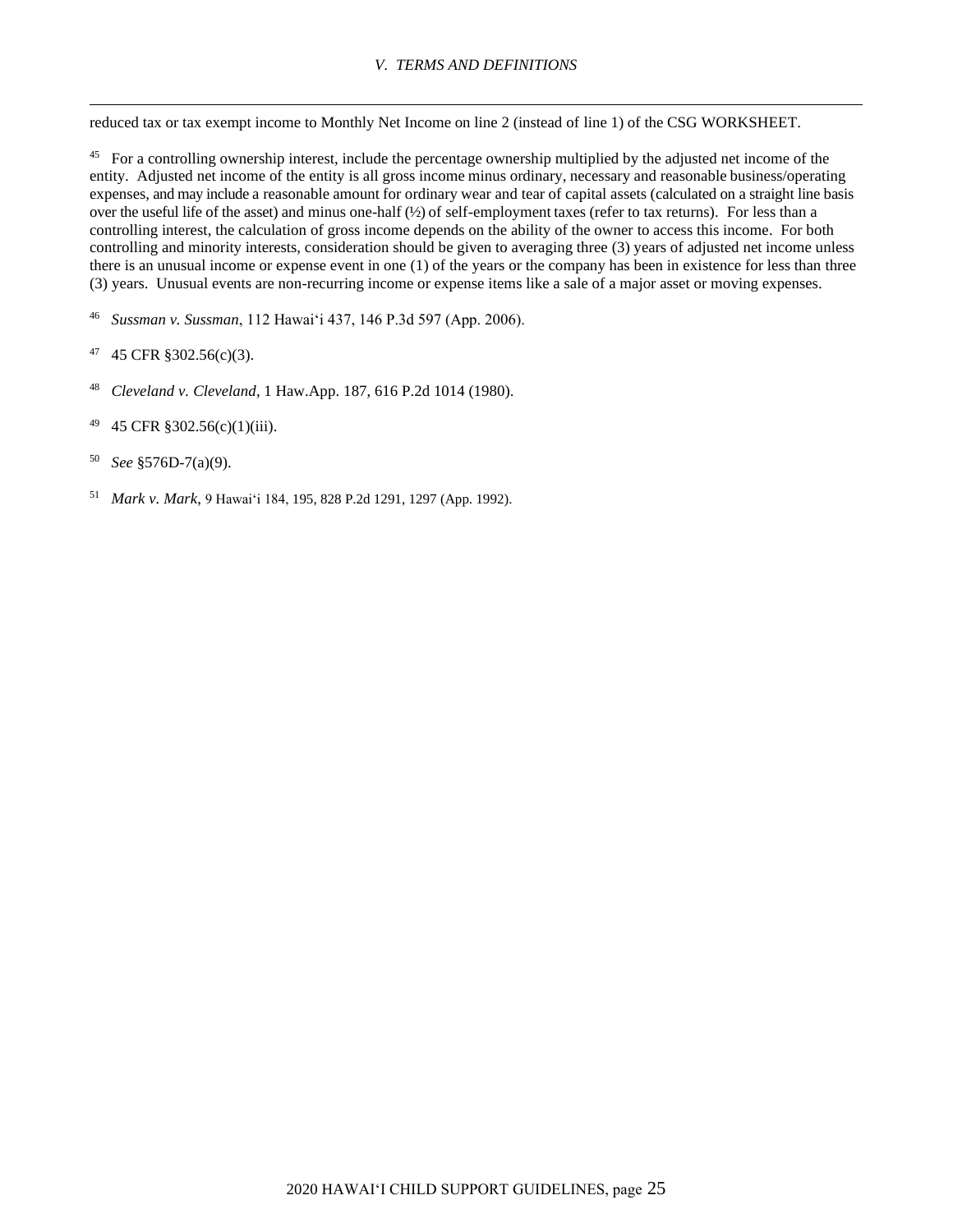| <b>STATE OF HAWAIT</b>                                                                                |                                          | <b>CHILD SUPPORT</b>                                                                                                       |                                                           | <b>CASE NUMBER:</b>     |  |
|-------------------------------------------------------------------------------------------------------|------------------------------------------|----------------------------------------------------------------------------------------------------------------------------|-----------------------------------------------------------|-------------------------|--|
| <b>FAMILY COURT OF THE</b>                                                                            | <b>GUIDELINES WORKSHEET</b>              |                                                                                                                            | $FC-$ No.                                                 |                         |  |
| <b>CIRCUIT</b>                                                                                        |                                          |                                                                                                                            |                                                           |                         |  |
|                                                                                                       |                                          | This worksheet, and any attachments, was prepared by:                                                                      |                                                           |                         |  |
|                                                                                                       |                                          | Att'y for:                                                                                                                 | Plaintiff                                                 | Defendant               |  |
|                                                                                                       | Plaintiff/Petitioner/Parent (A)          | Name:                                                                                                                      | <u> 1989 - Andrea Station Books, amerikansk politik (</u> |                         |  |
| VS.                                                                                                   |                                          | Address:                                                                                                                   |                                                           |                         |  |
|                                                                                                       |                                          | City, St, Zip:                                                                                                             |                                                           |                         |  |
|                                                                                                       | Defendant/Respondent/Parent (B)          | Phone No:                                                                                                                  |                                                           |                         |  |
| <b>PARENTS' INCOMES</b>                                                                               |                                          | Parent (A)                                                                                                                 | Parent (B)                                                | TOTAL (C)               |  |
|                                                                                                       |                                          |                                                                                                                            |                                                           |                         |  |
| 2.                                                                                                    |                                          |                                                                                                                            | $+$                                                       | $=$                     |  |
| 3. Percentage of Total Net Income on Line 2 from each parent                                          |                                          | $\%$<br>[Line $2(A) \div 2(C)$ ] x 100                                                                                     | $\frac{0}{0}$<br>[Line $2(B) \div 2(C)$ ] x 100           | Round to nearest %      |  |
| <b>CHILD SUPPORT NEED</b>                                                                             |                                          |                                                                                                                            |                                                           | TOTAL(C)                |  |
| Base Primary Support: (\$415) x<br>4.                                                                 |                                          | $(\# \text{ of children}) \dots \dots \dots \dots \dots \dots \dots \dots \dots \dots \dots \dots \dots \dots \dots \dots$ |                                                           |                         |  |
| 5. Plus Monthly Child Care Expense (to allow custodial parent to work or attend voc. ed. or training) |                                          |                                                                                                                            |                                                           | $+$                     |  |
| 6. Plus Monthly Health Insurance Expense (for the child(ren) and paid by parents). If no insurance,   |                                          |                                                                                                                            |                                                           |                         |  |
| use State Cash Medical support amount                                                                 | $(10\% \text{ of Net Income on Line 2})$ |                                                                                                                            |                                                           |                         |  |
|                                                                                                       |                                          |                                                                                                                            |                                                           |                         |  |
| STANDARD OF LIVING ADJUSTMENT                                                                         |                                          |                                                                                                                            |                                                           |                         |  |
|                                                                                                       |                                          | Parent $(A)$                                                                                                               | Parent (B)<br>$+$ $-$                                     | TOTAL (C)<br>$=$        |  |
|                                                                                                       |                                          |                                                                                                                            |                                                           |                         |  |
|                                                                                                       |                                          |                                                                                                                            |                                                           |                         |  |
|                                                                                                       |                                          |                                                                                                                            |                                                           | $\%$                    |  |
|                                                                                                       |                                          |                                                                                                                            |                                                           |                         |  |
|                                                                                                       |                                          |                                                                                                                            |                                                           |                         |  |
|                                                                                                       |                                          |                                                                                                                            |                                                           |                         |  |
| <b>CHILD SUPPORT OBLIGATIONS / CREDITS</b>                                                            |                                          | Parent $(A)$                                                                                                               | Parent (B)                                                | 70% of Net              |  |
| 14. Total Support Obligation for each parent (Line 13 x % in Line 3)                                  |                                          |                                                                                                                            |                                                           | Income:                 |  |
| Minimum: \$83 per child. Maximum: The Total Support Obligation for a parent should not                |                                          |                                                                                                                            |                                                           | Parent (A):             |  |
| exceed that parent's Net Income on Line 2, if the Net Income exceeds \$83 per child.                  |                                          |                                                                                                                            |                                                           |                         |  |
| 15. Credit for Child Care Expense (for parent who pays)                                               |                                          |                                                                                                                            |                                                           | Parent (B):             |  |
| 16. Credit for Health Ins./Cash Medical amount (for parent who pays)                                  |                                          |                                                                                                                            |                                                           |                         |  |
| 17. REMAINING CHILD SUPPORT OBLIGATION AFTER CREDITS                                                  |                                          | $=$                                                                                                                        | $=$                                                       | Round to nearest dollar |  |
| SUMMARY OF CHILD SUPPORT PAYMENTS                                                                     |                                          |                                                                                                                            |                                                           |                         |  |
| Parent (B) pays monthly child support of<br>Parent $(A)$                                              |                                          | to other parent,                                                                                                           |                                                           | per child per mo.       |  |
| Parent (A)<br>Parent (B) pays health ins./cash medical.                                               |                                          | Parent $(A)$                                                                                                               | Parent (B) pays child care expense.                       |                         |  |
| EXTENSIVE TIME-SHARING WORKSHEET attached.                                                            |                                          |                                                                                                                            |                                                           | For Court Use Only      |  |
| EXCEPTIONAL CIRCUMSTANCES FORM attached.                                                              |                                          |                                                                                                                            |                                                           |                         |  |
| <b>CERTIFICATION:</b> I hereby declare, under penalty of perjury, that I have examined this           |                                          |                                                                                                                            |                                                           |                         |  |
| worksheet, and any attached worksheets, and to the best of my knowledge and belief the                |                                          |                                                                                                                            |                                                           |                         |  |
| information provided is true, correct and complete.                                                   |                                          |                                                                                                                            |                                                           |                         |  |
|                                                                                                       |                                          |                                                                                                                            |                                                           |                         |  |
| Parent (A)                                                                                            |                                          | Date                                                                                                                       |                                                           |                         |  |
|                                                                                                       |                                          |                                                                                                                            |                                                           |                         |  |
| Parent (B)                                                                                            |                                          | Date                                                                                                                       |                                                           |                         |  |
|                                                                                                       |                                          |                                                                                                                            |                                                           | Rev. 09/25/2020         |  |

### APPENDIX A-1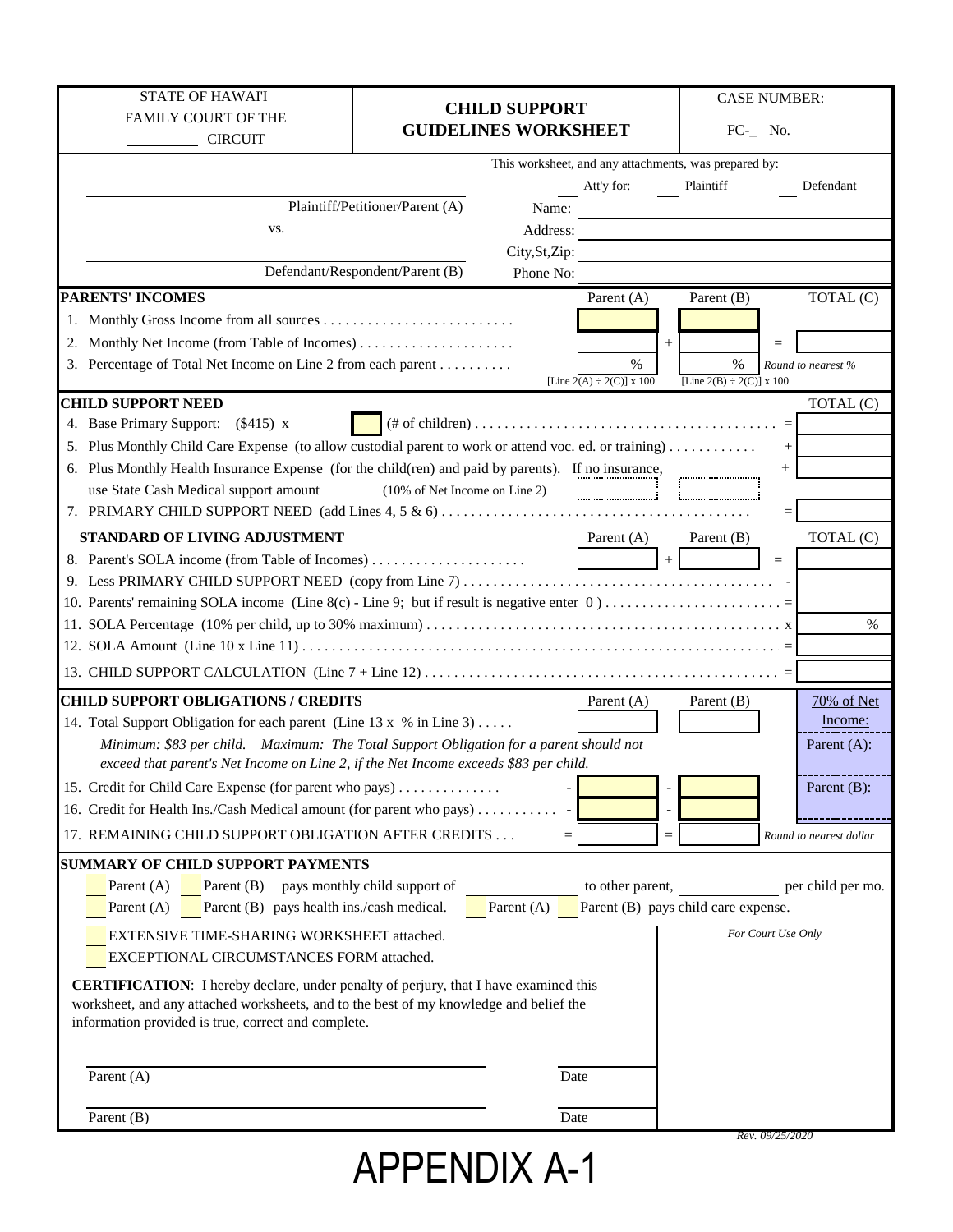### STATE OF HAWAI'I FAMILY COURT OF THE CIRCUIT

#### **EXTENSIVE TIME-SHARING WORKSHEET**

 **to be attached to**  CHILD SUPPORT GUIDELINES WORKSHEET (CSGW) CASE NUMBER:

FC-\_ No.

 *This form requires information from your completed CSGW, and you must mark it as an attachment at the bottom of the CSGW.*

| <b>EQUAL TIME-SHARING CALCULATION</b> |                                                                                                                                                                                                                                                                                                                                              |              |                                     |                             |  |  |  |
|---------------------------------------|----------------------------------------------------------------------------------------------------------------------------------------------------------------------------------------------------------------------------------------------------------------------------------------------------------------------------------------------|--------------|-------------------------------------|-----------------------------|--|--|--|
| <b>LINE</b>                           |                                                                                                                                                                                                                                                                                                                                              | Parent $(A)$ | Parent (B)                          | (C)                         |  |  |  |
| 18                                    | CSGW LINE 17 MONTHLY SUPPORT AMOUNT for each parent                                                                                                                                                                                                                                                                                          |              |                                     |                             |  |  |  |
| 19                                    | YEARLY SUPPORT OBLIGATION UNDER EQUAL TIME-SHARING<br>[Line $18(A)$ x 6 months] and [Line $18(B)$ x 6 months]                                                                                                                                                                                                                                |              |                                     |                             |  |  |  |
| 20                                    | Difference between lines 19(A) and 19(B) [larger amount - lesser amount]                                                                                                                                                                                                                                                                     |              |                                     |                             |  |  |  |
| 21                                    | EQUAL TIME-SHARING CHILD SUPPORT [Line $20(C) \div 12$ ]<br>Enter result in column for parent with larger support obligation on Lines 18 & 19.                                                                                                                                                                                               |              |                                     | Round to<br>nearest dollar. |  |  |  |
|                                       |                                                                                                                                                                                                                                                                                                                                              |              |                                     |                             |  |  |  |
|                                       | <b>EXTENSIVE TIME-SHARING CALCULATION</b>                                                                                                                                                                                                                                                                                                    |              |                                     |                             |  |  |  |
|                                       | IF BOTH PARENTS HAVE MORE THAN 143 OVERNIGHTS PER YEAR, COMPLETE LINES 22 - 29 BELOW.                                                                                                                                                                                                                                                        |              |                                     |                             |  |  |  |
|                                       |                                                                                                                                                                                                                                                                                                                                              | Parent $(A)$ | Parent (B)                          | (C)                         |  |  |  |
| 22                                    | NUMBER OF OVERNIGHTS for only the parent with fewer overnights.                                                                                                                                                                                                                                                                              |              |                                     |                             |  |  |  |
| 23                                    | CSGW LINE 17 SUPPORT AMOUNT for the parent with fewer overnights.                                                                                                                                                                                                                                                                            |              |                                     |                             |  |  |  |
| 24                                    | EQUAL TIME-SHARING SUPPORT. Enter the amount from Line 21 above.                                                                                                                                                                                                                                                                             |              |                                     |                             |  |  |  |
| 25                                    | DIFFERENCE BETWEEN REGULAR & EQUAL TIME-SHARING SUPPORT:<br>If the child support obligations in Lines 23 and 24 are for the same parent, then<br>subtract Line 24 from Line 23. [Line 23 - Line 24]<br>If the child support obligations in Lines 23 and 24 are for different parents, then<br>add Line 23 and Line 24. [Line $23 +$ Line 24] |              |                                     |                             |  |  |  |
| 26                                    | ADJUSTMENT RATE (for each night over 143 nights) [Line $25 \div 40$ ]                                                                                                                                                                                                                                                                        |              |                                     |                             |  |  |  |
| 27                                    | NUMBER OF OVERNIGHTS EXCEEDING 143 PER YEAR. [Line 22 - 143]                                                                                                                                                                                                                                                                                 |              |                                     | $\mathbf X$                 |  |  |  |
| 28                                    | CREDIT FOR NIGHTS EXCEEDING REGULAR SUPPORT [Line 26 x Line 27]                                                                                                                                                                                                                                                                              |              | Round to                            | $\qquad \qquad =$           |  |  |  |
| 29                                    | EXTENSIVE TIME-SHARING CHILD SUPPORT for the parent with fewer<br>overnights. [Line 23 - Line 28]                                                                                                                                                                                                                                            |              | nearest<br>dollar.                  |                             |  |  |  |
|                                       |                                                                                                                                                                                                                                                                                                                                              |              |                                     |                             |  |  |  |
|                                       | SPLIT CUSTODY CALCULATION                                                                                                                                                                                                                                                                                                                    |              |                                     |                             |  |  |  |
|                                       | Number of children with Parent (A):<br>Number of children with Parent (B):                                                                                                                                                                                                                                                                   | Parent $(A)$ | Parent (B)                          | (C)                         |  |  |  |
| 30                                    | CSGW LINE 17 MONTHLY SUPPORT AMOUNT for each parent                                                                                                                                                                                                                                                                                          |              |                                     |                             |  |  |  |
| 31                                    | TOTAL NUMBER OF CHILDREN IN THIS CASE [from CSGW Line 4]                                                                                                                                                                                                                                                                                     |              |                                     |                             |  |  |  |
| 32                                    | EACH PARENT'S SUPPORT PER CHILD [Line 30 ÷ Line 31]                                                                                                                                                                                                                                                                                          |              |                                     |                             |  |  |  |
| 33                                    | NUMBER OF CHILDREN EACH PARENT IS OBLIGATED TO PAY<br>SUPPORT FOR (the number of children with the other parent)                                                                                                                                                                                                                             |              |                                     |                             |  |  |  |
| 34                                    | SUPPORT OBLIGATION OF EACH PARENT [Line 32 x Line 33]                                                                                                                                                                                                                                                                                        |              |                                     |                             |  |  |  |
| 35                                    | REMAINING SUPPORT OBLIGATION AFTER OFFSET<br>Round to<br>Subtract the smaller amount in Line 34 from the larger amount; enter the result<br>nearest<br>in the column of the parent with the larger amount on Line 34.<br>dollar.                                                                                                             |              |                                     |                             |  |  |  |
|                                       |                                                                                                                                                                                                                                                                                                                                              |              |                                     |                             |  |  |  |
|                                       | <b>SUMMARY OF CHILD SUPPORT PAYMENTS</b><br>Parent (A) Parent (B) pays monthly child support of<br>to the other parent,<br>Parent (A) Parent (B) pays health insurance/cash medical.<br>Parent $(A)$                                                                                                                                         |              | Parent (B) pays child care expense. | per child per month.        |  |  |  |

# APPENDIX A-2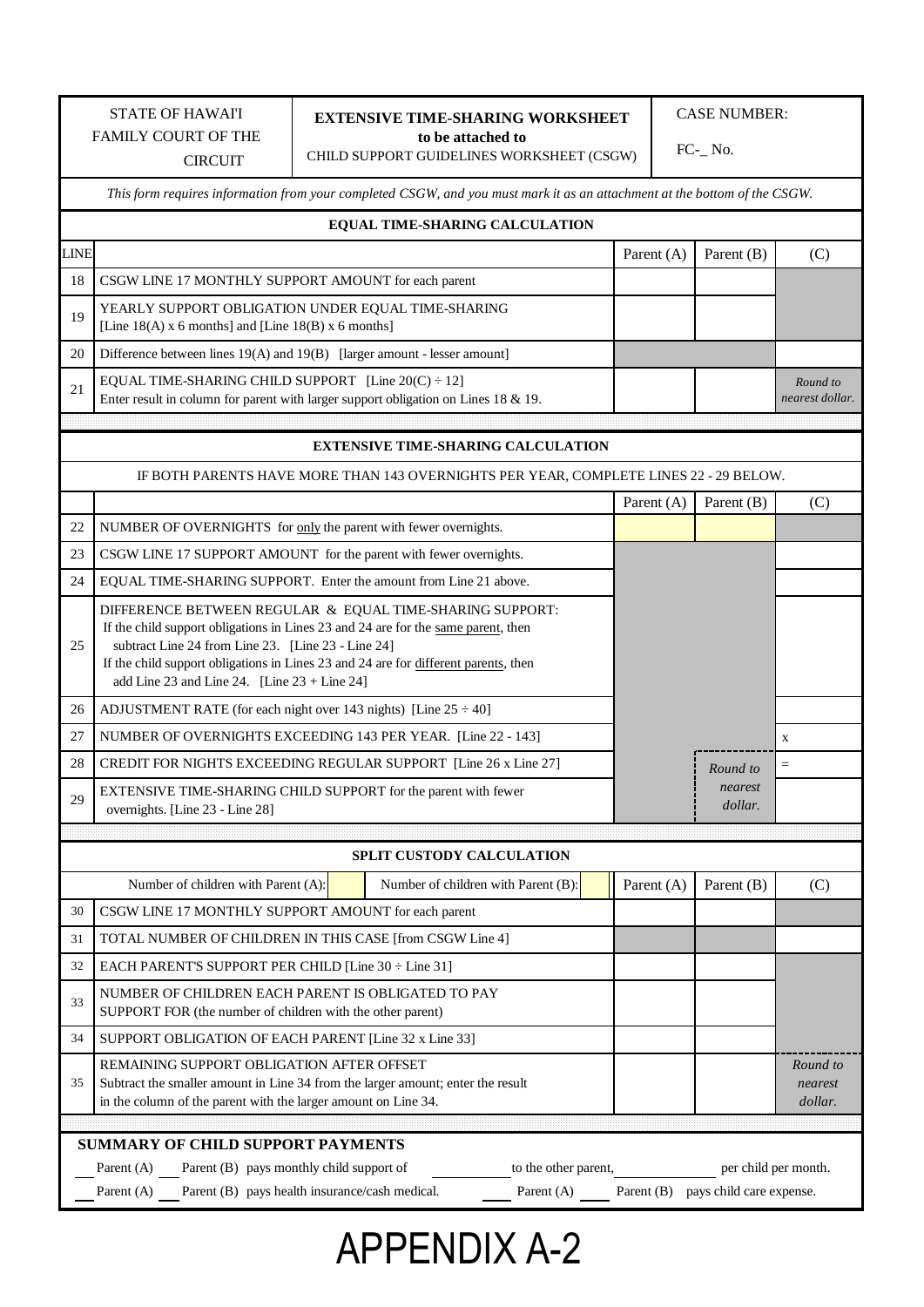| <b>STATE OF HAWAIT</b>                                                                                                                                                                                                                                                                                                                                                                                                                                                                                                                                                                                                     | <b>EXCEPTIONAL CIRCUMSTANCES FORM</b>                                                                                     |                  | <b>CASE NUMBER:</b>                                                                   |
|----------------------------------------------------------------------------------------------------------------------------------------------------------------------------------------------------------------------------------------------------------------------------------------------------------------------------------------------------------------------------------------------------------------------------------------------------------------------------------------------------------------------------------------------------------------------------------------------------------------------------|---------------------------------------------------------------------------------------------------------------------------|------------------|---------------------------------------------------------------------------------------|
| <b>FAMILY COURT OF THE</b>                                                                                                                                                                                                                                                                                                                                                                                                                                                                                                                                                                                                 | to be attached to<br>CHILD SUPPORT GUIDELINES WORKSHEET                                                                   |                  | $FC$ - $No.$                                                                          |
| <b>CIRCUIT</b>                                                                                                                                                                                                                                                                                                                                                                                                                                                                                                                                                                                                             | (CSGW)                                                                                                                    |                  |                                                                                       |
|                                                                                                                                                                                                                                                                                                                                                                                                                                                                                                                                                                                                                            | This form requires information from your completed CSGW, and you must mark it as an attachment at the bottom of the CSGW. |                  |                                                                                       |
| Payor Parent:                                                                                                                                                                                                                                                                                                                                                                                                                                                                                                                                                                                                              | No. of children in this case:                                                                                             |                  | CS amount from Line 14:                                                               |
| After considering the best interests of a child(ren), a deviation is requested because application<br>of the Guidelines amount would be unjust or inappropriate for the following reasons:                                                                                                                                                                                                                                                                                                                                                                                                                                 |                                                                                                                           |                  |                                                                                       |
|                                                                                                                                                                                                                                                                                                                                                                                                                                                                                                                                                                                                                            |                                                                                                                           |                  | <b>EXCEPTION REQUESTED BECAUSE CALCULATED CHILD SUPPORT EXCEEDS 70% OF NET INCOME</b> |
| Payor's total monthly child support obligation as calculated on Line 14 of the CSGW (___________) exceeds the minimum<br>support amount of \$83 per child and is greater than 70% of Payor's net income from the Table of Incomes (_________).                                                                                                                                                                                                                                                                                                                                                                             |                                                                                                                           |                  |                                                                                       |
| I request a finding that an exceptional circumstance exists and that Payor's total monthly child support obligation on Line 14<br>of the CSGW be limited to either 70% of Payor's net income or \$83 per child, whichever is greater. Using the higher of the<br>two numbers the total support for the ____ children in this case would be __________ per month. After deductions for<br>monthly child care expenses listed on Line 15 (_______) and health insurance costs listed on Line 16 (______), which are<br>paid directly by Payor, the remaining child support obligation of Payor will be ___________ per month |                                                                                                                           |                  |                                                                                       |
| <b>EXCEPTION REQUESTED BECAUSE PAYOR SUPPORTS</b> ADDITIONAL LEGAL CHILD(REN)                                                                                                                                                                                                                                                                                                                                                                                                                                                                                                                                              |                                                                                                                           |                  |                                                                                       |
|                                                                                                                                                                                                                                                                                                                                                                                                                                                                                                                                                                                                                            |                                                                                                                           |                  |                                                                                       |
| number of children to be supported on Line 4 of the CSGW (__), equals _________ per child.                                                                                                                                                                                                                                                                                                                                                                                                                                                                                                                                 |                                                                                                                           |                  |                                                                                       |
|                                                                                                                                                                                                                                                                                                                                                                                                                                                                                                                                                                                                                            | Is this amount per child greater than \$83 per child (the minimum support amount)?                                        |                  | Yes<br>No.                                                                            |
| B) Payor supports ____ additional legal child(ren). If all of Payor's Net Income on Line 2 of the CSGW (___________)                                                                                                                                                                                                                                                                                                                                                                                                                                                                                                       |                                                                                                                           |                  |                                                                                       |
| is divided by the total number of children Payor is required to support (), each child would receive ___________                                                                                                                                                                                                                                                                                                                                                                                                                                                                                                           |                                                                                                                           |                  |                                                                                       |
|                                                                                                                                                                                                                                                                                                                                                                                                                                                                                                                                                                                                                            | Is this amount per child less than the amount per child calculated on line A) above?                                      |                  | Yes<br>No                                                                             |
| If the answers to both questions above is 'Yes,' you may request that the Court make the following finding:                                                                                                                                                                                                                                                                                                                                                                                                                                                                                                                |                                                                                                                           |                  |                                                                                       |
| Due to Payor's obligation to support (and Payor's actual support of) additional children, I request a finding that an                                                                                                                                                                                                                                                                                                                                                                                                                                                                                                      |                                                                                                                           |                  |                                                                                       |
| exceptional circumstance exists and that the support per child in this case be limited to the greater of the amount per child                                                                                                                                                                                                                                                                                                                                                                                                                                                                                              |                                                                                                                           |                  |                                                                                       |
| shown in line B) above, __________, or the State minimum per child of \$83. Using the higher of the two numbers the total                                                                                                                                                                                                                                                                                                                                                                                                                                                                                                  |                                                                                                                           |                  |                                                                                       |
| support for the _____ children in this case would be ______________ per month.                                                                                                                                                                                                                                                                                                                                                                                                                                                                                                                                             |                                                                                                                           |                  |                                                                                       |
| After deductions for monthly child care expense listed on Line 15 (2000) and health insurance/cash medical cost listed                                                                                                                                                                                                                                                                                                                                                                                                                                                                                                     |                                                                                                                           |                  |                                                                                       |
| on Line 16 (_______), which are paid directly by Payor, the remaining child support obligation of Payor will be                                                                                                                                                                                                                                                                                                                                                                                                                                                                                                            |                                                                                                                           |                  |                                                                                       |
| per month.                                                                                                                                                                                                                                                                                                                                                                                                                                                                                                                                                                                                                 |                                                                                                                           |                  |                                                                                       |
| EXCEPTION REQUESTED DUE TO OTHER CIRCUMSTANCES                                                                                                                                                                                                                                                                                                                                                                                                                                                                                                                                                                             |                                                                                                                           |                  |                                                                                       |
|                                                                                                                                                                                                                                                                                                                                                                                                                                                                                                                                                                                                                            |                                                                                                                           |                  |                                                                                       |
|                                                                                                                                                                                                                                                                                                                                                                                                                                                                                                                                                                                                                            |                                                                                                                           |                  |                                                                                       |
|                                                                                                                                                                                                                                                                                                                                                                                                                                                                                                                                                                                                                            |                                                                                                                           |                  |                                                                                       |
|                                                                                                                                                                                                                                                                                                                                                                                                                                                                                                                                                                                                                            |                                                                                                                           |                  |                                                                                       |
|                                                                                                                                                                                                                                                                                                                                                                                                                                                                                                                                                                                                                            |                                                                                                                           |                  |                                                                                       |
|                                                                                                                                                                                                                                                                                                                                                                                                                                                                                                                                                                                                                            |                                                                                                                           |                  |                                                                                       |
|                                                                                                                                                                                                                                                                                                                                                                                                                                                                                                                                                                                                                            |                                                                                                                           |                  |                                                                                       |
|                                                                                                                                                                                                                                                                                                                                                                                                                                                                                                                                                                                                                            |                                                                                                                           |                  |                                                                                       |
|                                                                                                                                                                                                                                                                                                                                                                                                                                                                                                                                                                                                                            |                                                                                                                           |                  |                                                                                       |
|                                                                                                                                                                                                                                                                                                                                                                                                                                                                                                                                                                                                                            |                                                                                                                           |                  |                                                                                       |
|                                                                                                                                                                                                                                                                                                                                                                                                                                                                                                                                                                                                                            |                                                                                                                           |                  |                                                                                       |
|                                                                                                                                                                                                                                                                                                                                                                                                                                                                                                                                                                                                                            |                                                                                                                           |                  |                                                                                       |
|                                                                                                                                                                                                                                                                                                                                                                                                                                                                                                                                                                                                                            |                                                                                                                           |                  |                                                                                       |
| SUMMARY OF CHILD SUPPORT PAYMENTS (IF EXCEPTION IS GRANTED)                                                                                                                                                                                                                                                                                                                                                                                                                                                                                                                                                                |                                                                                                                           |                  |                                                                                       |
| Parent $(A)$                                                                                                                                                                                                                                                                                                                                                                                                                                                                                                                                                                                                               | Parent (B) pays monthly child support of                                                                                  | to other parent, | per child per mo.                                                                     |
| Parent (A)                                                                                                                                                                                                                                                                                                                                                                                                                                                                                                                                                                                                                 | Parent (B) pays health insurance/cash medical.                                                                            | Parent $(A)$     | Parent (B) pays child care expense.                                                   |
|                                                                                                                                                                                                                                                                                                                                                                                                                                                                                                                                                                                                                            |                                                                                                                           |                  |                                                                                       |

## APPENDIX A-3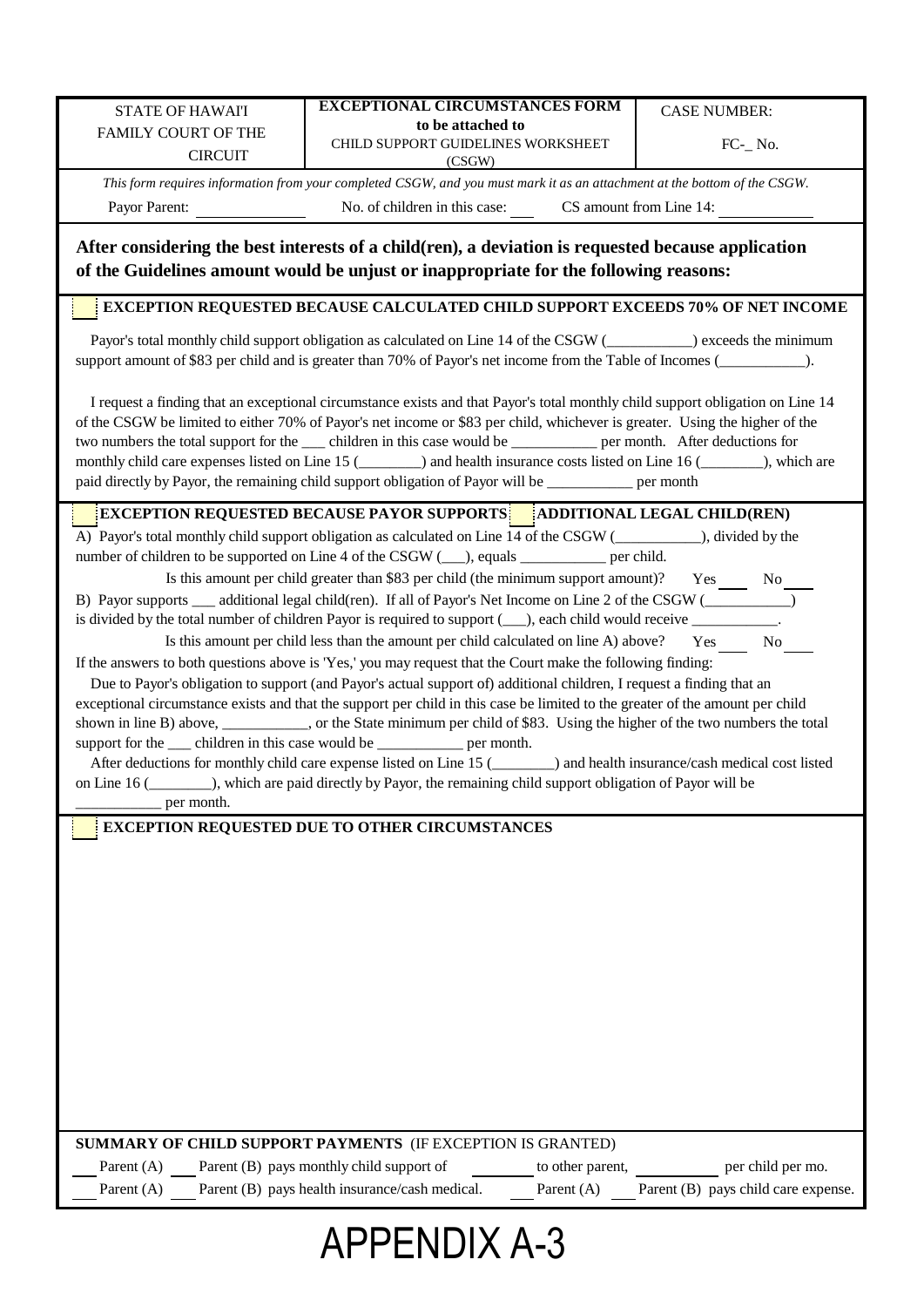| 2020 CHILD SUPPORT GUIDELINES<br><b>TABLE OF INCOMES</b> |                     |               |               |            |
|----------------------------------------------------------|---------------------|---------------|---------------|------------|
|                                                          | <b>GROSS INCOME</b> | <u>NET</u>    | <b>SOLA</b>   | 70% OF     |
| <b>FROM</b>                                              | TO                  | <b>INCOME</b> | <b>INCOME</b> | <b>NET</b> |
| \$0                                                      | \$750               | \$0           | \$0           | \$0        |
| \$751                                                    | \$800               | \$0           | \$0           | \$0        |
| \$801                                                    | \$850               | \$0           | \$0           | \$0        |
| \$851                                                    | \$900               | \$0           | \$0           | \$0        |
| \$901                                                    | \$950               | \$0           | \$0           | \$0        |
| \$951                                                    | \$1,000             | \$0           | \$0           | \$0        |
| \$1,001                                                  | \$1,050             | \$0           | \$0           | \$0        |
| \$1,051                                                  | \$1,100             | \$0           | \$0           | \$0        |
| \$1,101                                                  | \$1,150             | \$0           | \$0           | \$0        |
| \$1,151                                                  | \$1,200             | \$0           | \$0           | \$0        |
| \$1,201                                                  | \$1,250             | \$24          | \$38          | \$17       |
| \$1,251                                                  | \$1,300             | \$61          | \$88          | \$43       |
| \$1,301                                                  | \$1,350             | \$98          | \$138         | \$68       |
| \$1,351                                                  | \$1,400             | \$134         | \$188         | \$94       |
| \$1,401                                                  | \$1,450             | \$171         | \$238         | \$120      |
| \$1,451                                                  | \$1,500             | \$208         | \$288         | \$145      |
| \$1,501                                                  | \$1,550             | \$245         | \$338         | \$171      |
| \$1,551                                                  | \$1,600             | \$281         | \$388         | \$197      |
| \$1,601                                                  | \$1,650             | \$318         | \$438         | \$223      |
| \$1,651                                                  | \$1,700             | \$355         | \$488         | \$248      |
| \$1,701                                                  | \$1,750             | \$391         | \$538         | \$274      |
| \$1,751                                                  | \$1,800             | \$428         | \$588         | \$300      |
| \$1,801                                                  | \$1,850             | \$465         | \$638         | \$325      |
| \$1,851                                                  | \$1,900             | \$501         | \$688         | \$351      |
| \$1,901                                                  | \$1,950             | \$538         | \$738         | \$376      |
| \$1,951                                                  | \$2,000             | \$574         | \$788         | \$402      |
| \$2,001                                                  | \$2,050             | \$611         | \$838         | \$428      |
| \$2,051                                                  | \$2,100             | \$647         | \$888         | \$453      |
| \$2,101                                                  | \$2,150             | \$684         | \$938         | \$478      |
| \$2,151                                                  | \$2,200             | \$720         | \$988         | \$504      |
| \$2,201                                                  | \$2,250             | \$756         | \$1,038       | \$529      |
| \$2,251                                                  | \$2,300             | \$793         | \$1,088       | \$555      |
| \$2,301                                                  | \$2,350             | \$829         | \$1,138       | \$580      |
| \$2,351                                                  | \$2,400             | \$865         | \$1,188       | \$606      |
| \$2,401                                                  | \$2,450             | \$902         | \$1,238       | \$631      |
| \$2,451                                                  | \$2,500             | \$938         | \$1,288       | \$657      |
| \$2,501                                                  | \$2,550             | \$975         | \$1,338       | \$682      |
| \$2,551                                                  | \$2,600             | \$1,011       | \$1,388       | \$708      |
| \$2,601                                                  | \$2,650             | \$1,047       | \$1,438       | \$733      |
| \$2,651                                                  | \$2,700             | \$1,084       | \$1,488       | \$759      |
| \$2,701                                                  | \$2,750             | \$1,120       | \$1,538       | \$784      |
| \$2,751                                                  | \$2,800             | \$1,156       | \$1,588       | \$809      |
| \$2,801                                                  | \$2,850             | \$1,193       | \$1,638       | \$835      |

# APPENDIX B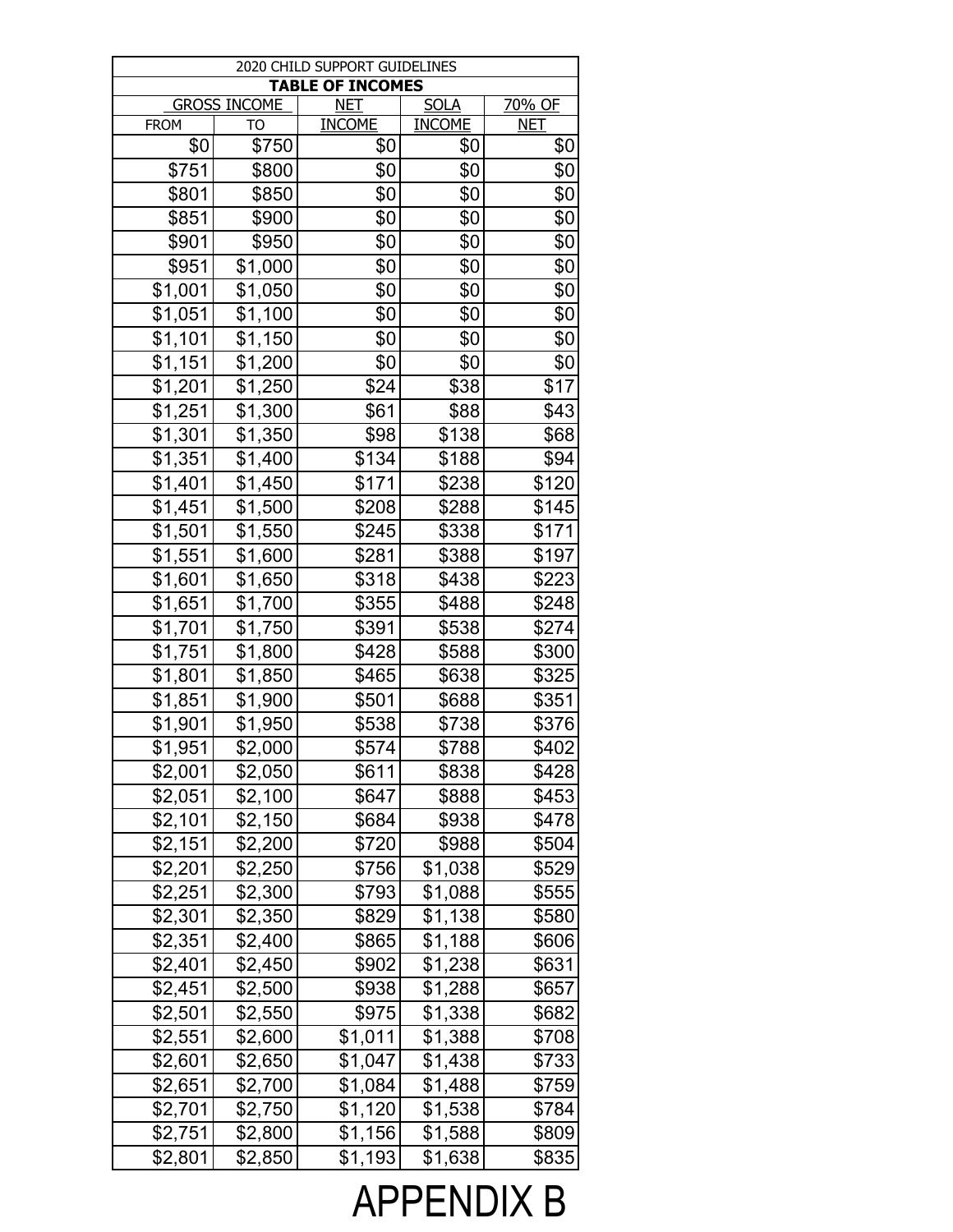| \$2,851 | \$2,900 | \$1,229 | \$1,688 | \$860   |
|---------|---------|---------|---------|---------|
| \$2,901 | \$2,950 | \$1,266 | \$1,738 | \$886   |
| \$2,951 | \$3,000 | \$1,302 | \$1,788 | \$911   |
| \$3,001 | \$3,050 | \$1,338 | \$1,838 | \$937   |
| \$3,051 | \$3,100 | \$1,374 | \$1,888 | \$962   |
| \$3,101 | \$3,150 | \$1,411 | \$1,938 | \$988   |
| \$3,151 | \$3,200 | \$1,447 | \$1,988 | \$1,013 |
| \$3,201 | \$3,250 | \$1,483 | \$2,038 | \$1,038 |
| \$3,251 | \$3,300 | \$1,517 | \$2,088 | \$1,062 |
| \$3,301 | \$3,350 | \$1,548 | \$2,138 | \$1,084 |
| \$3,351 | \$3,400 | \$1,579 | \$2,188 | \$1,105 |
| \$3,401 | \$3,450 | \$1,610 | \$2,238 | \$1,127 |
| \$3,451 | \$3,500 | \$1,642 | \$2,288 | \$1,149 |
| \$3,501 | \$3,550 | \$1,673 | \$2,338 | \$1,171 |
| \$3,551 | \$3,600 | \$1,704 | \$2,388 | \$1,193 |
| \$3,601 | \$3,650 | \$1,735 | \$2,438 | \$1,215 |
| \$3,651 | \$3,700 | \$1,767 | \$2,488 | \$1,237 |
| \$3,701 | \$3,750 | \$1,798 | \$2,538 | \$1,258 |
| \$3,751 | \$3,800 | \$1,829 | \$2,588 | \$1,280 |
| \$3,801 | \$3,850 | \$1,860 | \$2,638 | \$1,302 |
| \$3,851 | \$3,900 | \$1,891 | \$2,688 | \$1,324 |
| \$3,901 | \$3,950 | \$1,923 | \$2,738 | \$1,346 |
| \$3,951 | \$4,000 | \$1,954 | \$2,788 | \$1,368 |
| \$4,001 | \$4,050 | \$1,985 | \$2,838 | \$1,390 |
| \$4,051 | \$4,100 | \$2,016 | \$2,888 | \$1,411 |
| \$4,101 | \$4,150 | \$2,047 | \$2,938 | \$1,433 |
| \$4,151 | \$4,200 | \$2,078 | \$2,988 | \$1,455 |
| \$4,201 | \$4,250 | \$2,109 | \$3,038 | \$1,477 |
| \$4,251 | \$4,300 | \$2,140 | \$3,088 | \$1,498 |
| \$4,301 | \$4,350 | \$2,171 | \$3,138 | \$1,520 |
| \$4,351 | \$4,400 | \$2,203 | \$3,188 | \$1,542 |
| \$4,401 | \$4,450 | \$2,234 | \$3,238 | \$1,563 |
| \$4,451 | \$4,500 | \$2,265 | \$3,288 | \$1,585 |
| \$4,501 | \$4,550 | \$2,296 | \$3,338 | \$1,607 |
| \$4,551 | \$4,600 | \$2,327 | \$3,388 | \$1,629 |
| \$4,601 | \$4,650 | \$2,358 | \$3,438 | \$1,650 |
| \$4,651 | \$4,700 | \$2,389 | \$3,488 | \$1,672 |
| \$4,701 | \$4,750 | \$2,420 | \$3,538 | \$1,694 |
| \$4,751 | \$4,800 | \$2,451 | \$3,588 | \$1,716 |
| \$4,801 | \$4,850 | \$2,482 | \$3,638 | \$1,737 |
| \$4,851 | \$4,900 | \$2,513 | \$3,688 | \$1,759 |
| \$4,901 | \$4,950 | \$2,544 | \$3,738 | \$1,781 |
| \$4,951 | \$5,000 | \$2,575 | \$3,788 | \$1,803 |
| \$5,001 | \$5,050 | \$2,606 | \$3,838 | \$1,824 |
| \$5,051 | \$5,100 | \$2,637 | \$3,888 | \$1,846 |
| \$5,101 | \$5,150 | \$2,668 | \$3,938 | \$1,868 |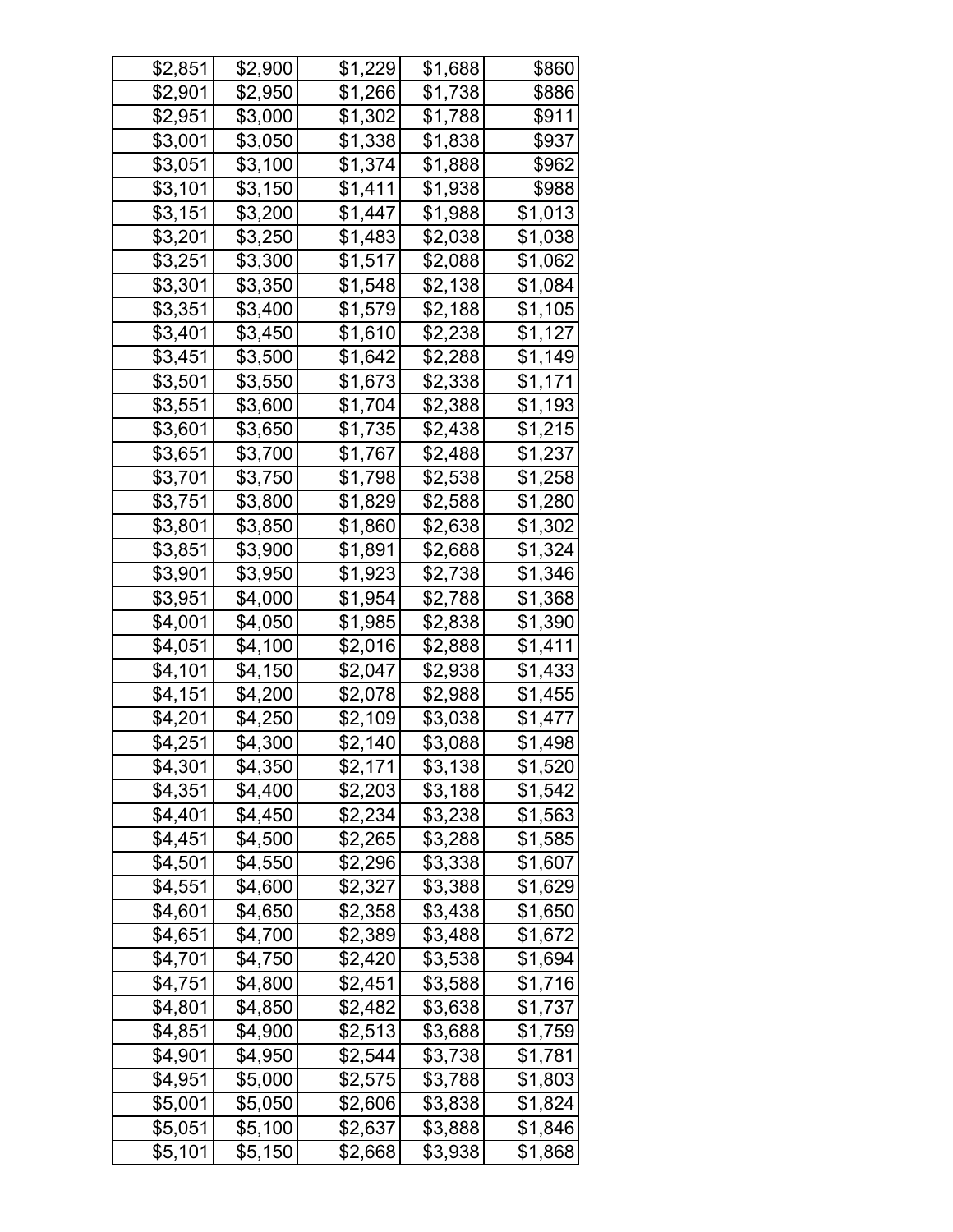| \$5,151 | \$5,200 | \$2,699 | \$3,988 | \$1,890 |
|---------|---------|---------|---------|---------|
| \$5,201 | \$5,250 | \$2,730 | \$4,038 | \$1,911 |
| \$5,251 | \$5,300 | \$2,761 | \$4,088 | \$1,933 |
| \$5,301 | \$5,350 | \$2,792 | \$4,138 | \$1,955 |
| \$5,351 | \$5,400 | \$2,824 | \$4,188 | \$1,976 |
| \$5,401 | \$5,450 | \$2,855 | \$4,238 | \$1,998 |
| \$5,451 | \$5,500 | \$2,886 | \$4,288 | \$2,020 |
| \$5,501 | \$5,550 | \$2,917 | \$4,338 | \$2,042 |
| \$5,551 | \$5,600 | \$2,948 | \$4,388 | \$2,063 |
| \$5,601 | \$5,650 | \$2,979 | \$4,438 | \$2,085 |
| \$5,651 | \$5,700 | \$3,010 | \$4,488 | \$2,107 |
| \$5,701 | \$5,750 | \$3,041 | \$4,538 | \$2,129 |
| \$5,751 | \$5,800 | \$3,072 | \$4,588 | \$2,150 |
| \$5,801 | \$5,850 | \$3,103 | \$4,638 | \$2,172 |
| \$5,851 | \$5,900 | \$3,134 | \$4,688 | \$2,194 |
| \$5,901 | \$5,950 | \$3,165 | \$4,738 | \$2,216 |
| \$5,951 | \$6,000 | \$3,196 | \$4,788 | \$2,237 |
| \$6,001 | \$6,050 | \$3,227 | \$4,838 | \$2,259 |
| \$6,051 | \$6,100 | \$3,258 | \$4,888 | \$2,281 |
| \$6,101 | \$6,150 | \$3,289 | \$4,938 | \$2,302 |
| \$6,151 | \$6,200 | \$3,320 | \$4,988 | \$2,324 |
| \$6,201 | \$6,250 | \$3,351 | \$5,038 | \$2,346 |
| \$6,251 | \$6,300 | \$3,382 | \$5,088 | \$2,368 |
| \$6,301 | \$6,350 | \$3,413 | \$5,138 | \$2,389 |
| \$6,351 | \$6,400 | \$3,445 | \$5,188 | \$2,411 |
| \$6,401 | \$6,450 | \$3,476 | \$5,238 | \$2,433 |
| \$6,451 | \$6,500 | \$3,507 | \$5,288 | \$2,455 |
| \$6,501 | \$6,550 | \$3,538 | \$5,338 | \$2,476 |
| \$6,551 | \$6,600 | \$3,569 | \$5,388 | \$2,498 |
| \$6,601 | \$6,650 | \$3,600 | \$5,438 | \$2,520 |
| \$6,651 | \$6,700 | \$3,631 | \$5,488 | \$2,542 |
| \$6,701 | \$6,750 | \$3,662 | \$5,538 | \$2,563 |
| \$6,751 | \$6,800 | \$3,693 | \$5,588 | \$2,585 |
| \$6,801 | \$6,850 | \$3,724 | \$5,638 | \$2,607 |
| \$6,851 | \$6,900 | \$3,755 | \$5,688 | \$2,629 |
| \$6,901 | \$6,950 | \$3,786 | \$5,738 | \$2,650 |
| \$6,951 | \$7,000 | \$3,816 | \$5,788 | \$2,671 |
| \$7,001 | \$7,050 | \$3,846 | \$5,838 | \$2,692 |
| \$7,051 | \$7,100 | \$3,876 | \$5,888 | \$2,713 |
| \$7,101 | \$7,150 | \$3,906 | \$5,938 | \$2,734 |
| \$7,151 | \$7,200 | \$3,936 | \$5,988 | \$2,755 |
| \$7,201 | \$7,250 | \$3,966 | \$6,038 | \$2,776 |
| \$7,251 | \$7,300 | \$3,996 | \$6,088 | \$2,797 |
| \$7,301 | \$7,350 | \$4,026 | \$6,138 | \$2,818 |
| \$7,351 | \$7,400 | \$4,056 | \$6,188 | \$2,839 |
| \$7,401 | \$7,450 | \$4,086 | \$6,238 | \$2,860 |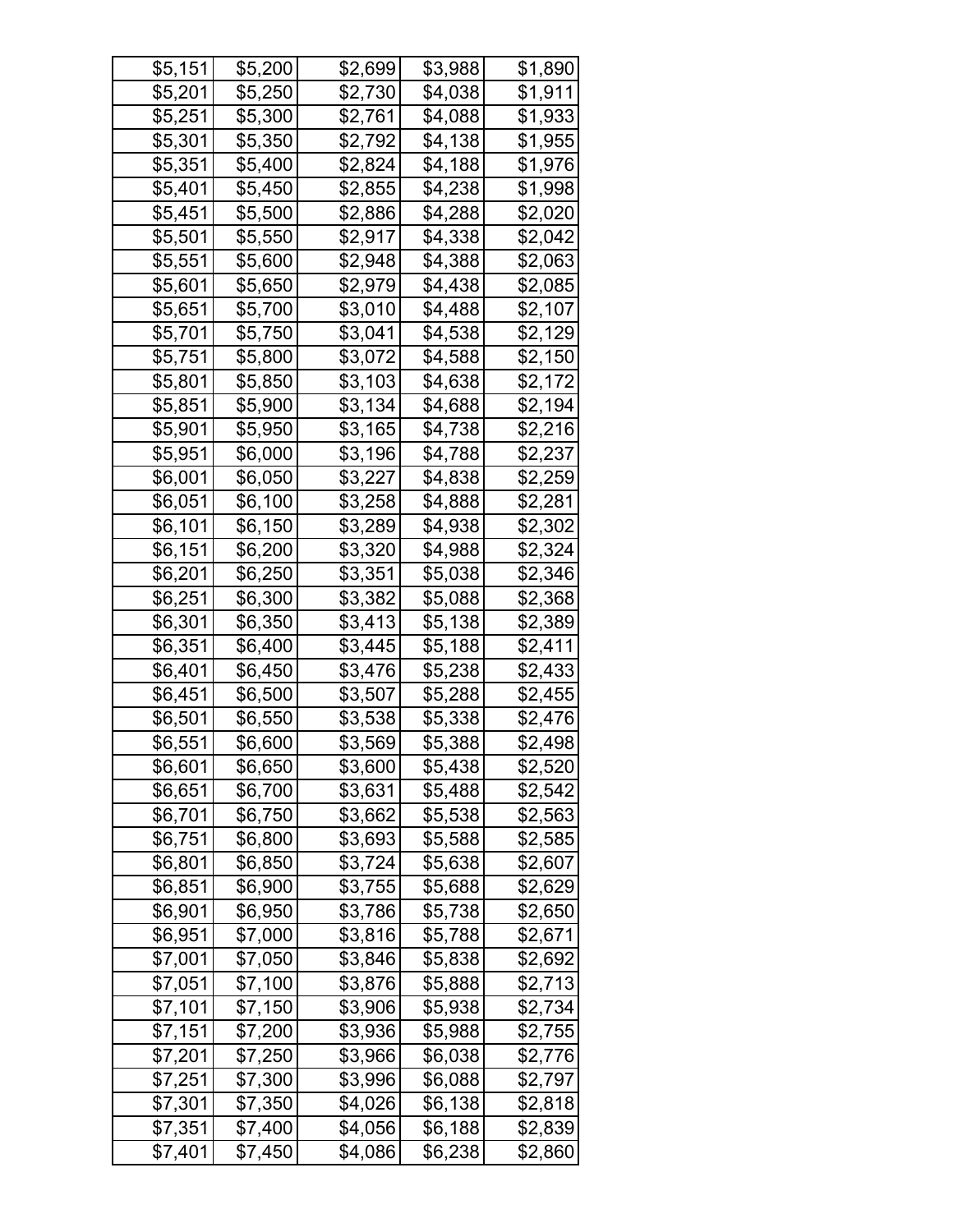| \$7,451 | \$7,500 | \$4,116 | \$6,288 | \$2,881 |
|---------|---------|---------|---------|---------|
| \$7,501 | \$7,550 | \$4,146 | \$6,338 | \$2,902 |
| \$7,551 | \$7,600 | \$4,176 | \$6,388 | \$2,923 |
| \$7,601 | \$7,650 | \$4,206 | \$6,438 | \$2,944 |
| \$7,651 | \$7,700 | \$4,236 | \$6,488 | \$2,965 |
| \$7,701 | \$7,750 | \$4,266 | \$6,538 | \$2,986 |
| \$7,751 | \$7,800 | \$4,296 | \$6,588 | \$3,007 |
| \$7,801 | \$7,850 | \$4,326 | \$6,638 | \$3,029 |
| \$7,851 | \$7,900 | \$4,356 | \$6,688 | \$3,050 |
| \$7,901 | \$7,950 | \$4,387 | \$6,738 | \$3,071 |
| \$7,951 | \$8,000 | \$4,417 | \$6,788 | \$3,092 |
| \$8,001 | \$8,050 | \$4,447 | \$6,838 | \$3,113 |
| \$8,051 | \$8,100 | \$4,477 | \$6,888 | \$3,134 |
| \$8,101 | \$8,150 | \$4,507 | \$6,938 | \$3,155 |
| \$8,151 | \$8,200 | \$4,537 | \$6,988 | \$3,176 |
| \$8,201 | \$8,250 | \$4,567 | \$7,038 | \$3,197 |
| \$8,251 | \$8,300 | \$4,597 | \$7,088 | \$3,218 |
| \$8,301 | \$8,350 | \$4,627 | \$7,138 | \$3,239 |
| \$8,351 | \$8,400 | \$4,657 | \$7,188 | \$3,260 |
| \$8,401 | \$8,450 | \$4,687 | \$7,238 | \$3,281 |
| \$8,451 | \$8,500 | \$4,717 | \$7,288 | \$3,302 |
| \$8,501 | \$8,550 | \$4,747 | \$7,338 | \$3,323 |
| \$8,551 | \$8,600 | \$4,777 | \$7,388 | \$3,344 |
| \$8,601 | \$8,650 | \$4,807 | \$7,438 | \$3,365 |
| \$8,651 | \$8,700 | \$4,837 | \$7,488 | \$3,386 |
| \$8,701 | \$8,750 | \$4,867 | \$7,538 | \$3,407 |
| \$8,751 | \$8,800 | \$4,897 | \$7,588 | \$3,428 |
| \$8,801 | \$8,850 | \$4,927 | \$7,638 | \$3,449 |
| \$8,851 | \$8,900 | \$4,957 | \$7,688 | \$3,470 |
| \$8,901 | \$8,950 | \$4,988 | \$7,738 | \$3,491 |
| \$8,951 | \$9,000 | \$5,018 | \$7,788 | \$3,512 |
| \$9,001 | \$9,050 | \$5,048 | \$7,838 | \$3,533 |
| \$9,051 | \$9,100 | \$5,078 | \$7,888 | \$3,554 |
| \$9,101 | \$9,150 | \$5,108 | \$7,938 | \$3,575 |
| \$9,151 | \$9,200 | \$5,138 | \$7,988 | \$3,596 |
| \$9,201 | \$9,250 | \$5,168 | \$8,038 | \$3,617 |
| \$9,251 | \$9,300 | \$5,198 | \$8,088 | \$3,639 |
| \$9,301 | \$9,350 | \$5,228 | \$8,138 | \$3,660 |
| \$9,351 | \$9,400 | \$5,258 | \$8,188 | \$3,681 |
| \$9,401 | \$9,450 | \$5,288 | \$8,238 | \$3,702 |
| \$9,451 | \$9,500 | \$5,318 | \$8,288 | \$3,723 |
| \$9,501 | \$9,550 | \$5,348 | \$8,338 | \$3,744 |
| \$9,551 | \$9,600 | \$5,378 | \$8,388 | \$3,765 |
| \$9,601 | \$9,650 | \$5,408 | \$8,438 | \$3,786 |
| \$9,651 | \$9,700 | \$5,438 | \$8,488 | \$3,807 |
| \$9,701 | \$9,750 | \$5,468 | \$8,538 | \$3,828 |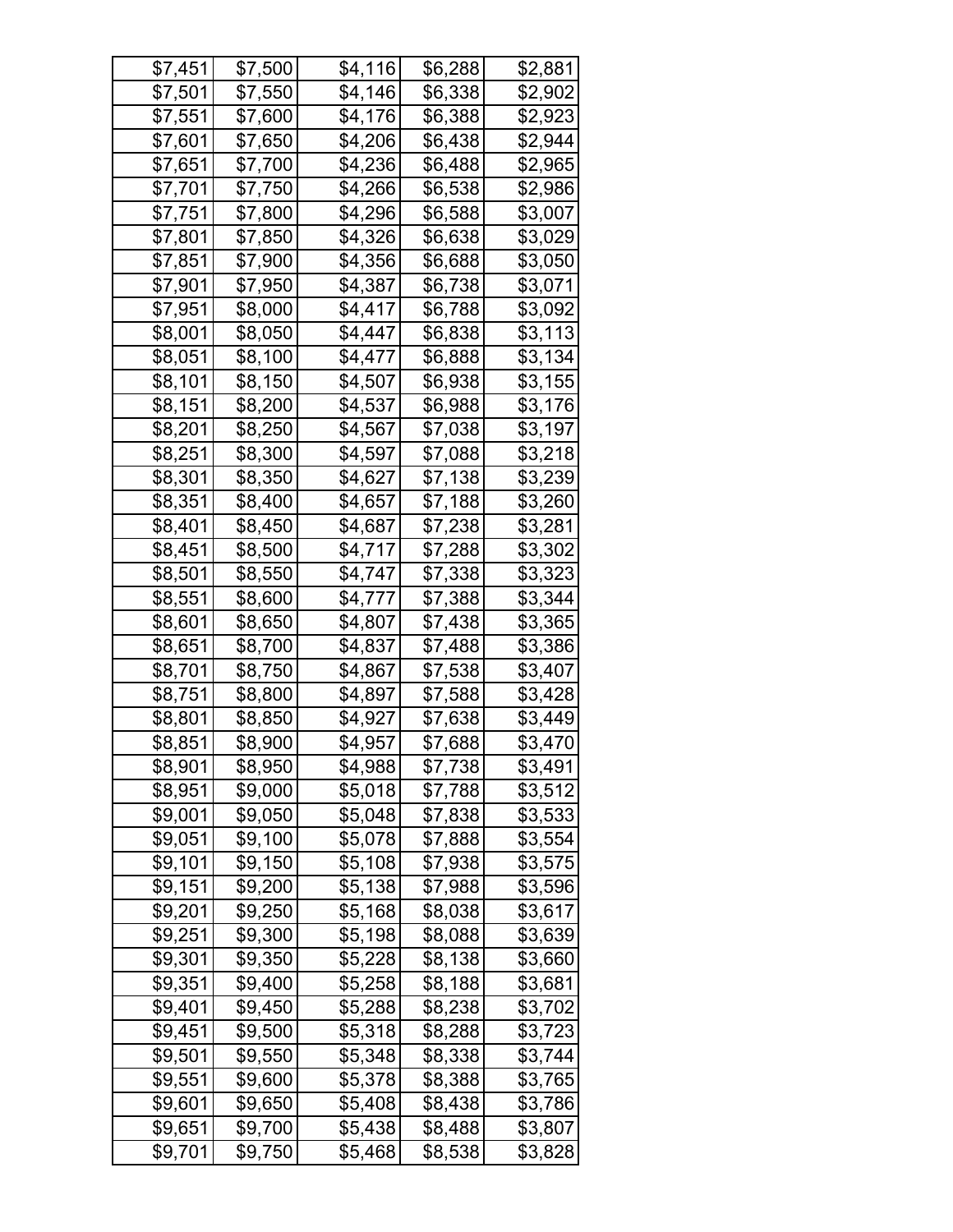| \$9,751  | \$9,800  | \$5,498 | \$8,588  | \$3,849 |
|----------|----------|---------|----------|---------|
| \$9,801  | \$9,850  | \$5,528 | \$8,638  | \$3,870 |
| \$9,851  | \$9,900  | \$5,558 | \$8,688  | \$3,891 |
| \$9,901  | \$9,950  | \$5,589 | \$8,738  | \$3,912 |
| \$9,951  | \$10,000 | \$5,619 | \$8,788  | \$3,933 |
| \$10,001 | \$10,050 | \$5,649 | \$8,838  | \$3,954 |
| \$10,051 | \$10,100 | \$5,679 | \$8,888  | \$3,975 |
| \$10,101 | \$10,150 | \$5,709 | \$8,938  | \$3,996 |
| \$10,151 | \$10,200 | \$5,739 | \$8,988  | \$4,017 |
| \$10,201 | \$10,250 | \$5,769 | \$9,038  | \$4,038 |
| \$10,251 | \$10,300 | \$5,799 | \$9,088  | \$4,059 |
| \$10,301 | \$10,350 | \$5,829 | \$9,138  | \$4,080 |
| \$10,351 | \$10,400 | \$5,859 | \$9,188  | \$4,101 |
| \$10,401 | \$10,450 | \$5,889 | \$9,238  | \$4,122 |
| \$10,451 | \$10,500 | \$5,919 | \$9,288  | \$4,143 |
| \$10,501 | \$10,550 | \$5,949 | \$9,338  | \$4,164 |
| \$10,551 | \$10,600 | \$5,979 | \$9,388  | \$4,185 |
| \$10,601 | \$10,650 | \$6,009 | \$9,438  | \$4,207 |
| \$10,651 | \$10,700 | \$6,042 | \$9,488  | \$4,230 |
| \$10,701 | \$10,750 | \$6,076 | \$9,538  | \$4,253 |
| \$10,751 | \$10,800 | \$6,109 | \$9,588  | \$4,276 |
| \$10,801 | \$10,850 | \$6,142 | \$9,638  | \$4,299 |
| \$10,851 | \$10,900 | \$6,175 | \$9,688  | \$4,323 |
| \$10,901 | \$10,950 | \$6,208 | \$9,738  | \$4,346 |
| \$10,951 | \$11,000 | \$6,241 | \$9,788  | \$4,369 |
| \$11,001 | \$11,050 | \$6,275 | \$9,838  | \$4,392 |
| \$11,051 | \$11,100 | \$6,308 | \$9,888  | \$4,415 |
| \$11,101 | \$11,150 | \$6,341 | \$9,938  | \$4,439 |
| \$11,151 | \$11,200 | \$6,374 | \$9,988  | \$4,462 |
| \$11,201 | \$11,250 | \$6,407 | \$10,038 | \$4,485 |
| \$11,251 | \$11,300 | \$6,440 | \$10,088 | \$4,508 |
| \$11,301 | \$11,350 | \$6,473 | \$10,138 | \$4,531 |
| \$11,351 | \$11,400 | \$6,507 | \$10,188 | \$4,555 |
| \$11,401 | \$11,450 | \$6,540 | \$10,238 | \$4,578 |
| \$11,451 | \$11,500 | \$6,573 | \$10,288 | \$4,601 |
| \$11,501 | \$11,550 | \$6,606 | \$10,338 | \$4,624 |
| \$11,551 | \$11,600 | \$6,639 | \$10,388 | \$4,647 |
| \$11,601 | \$11,650 | \$6,672 | \$10,438 | \$4,671 |
| \$11,651 | \$11,700 | \$6,705 | \$10,488 | \$4,694 |
| \$11,701 | \$11,750 | \$6,739 | \$10,538 | \$4,717 |
| \$11,751 | \$11,800 | \$6,772 | \$10,588 | \$4,740 |
| \$11,801 | \$11,850 | \$6,805 | \$10,638 | \$4,763 |
| \$11,851 | \$11,900 | \$6,838 | \$10,688 | \$4,787 |
| \$11,901 | \$11,950 | \$6,871 | \$10,738 | \$4,810 |
| \$11,951 | \$12,000 | \$6,904 | \$10,788 | \$4,833 |
| \$12,001 | \$12,050 | \$6,938 | \$10,838 | \$4,856 |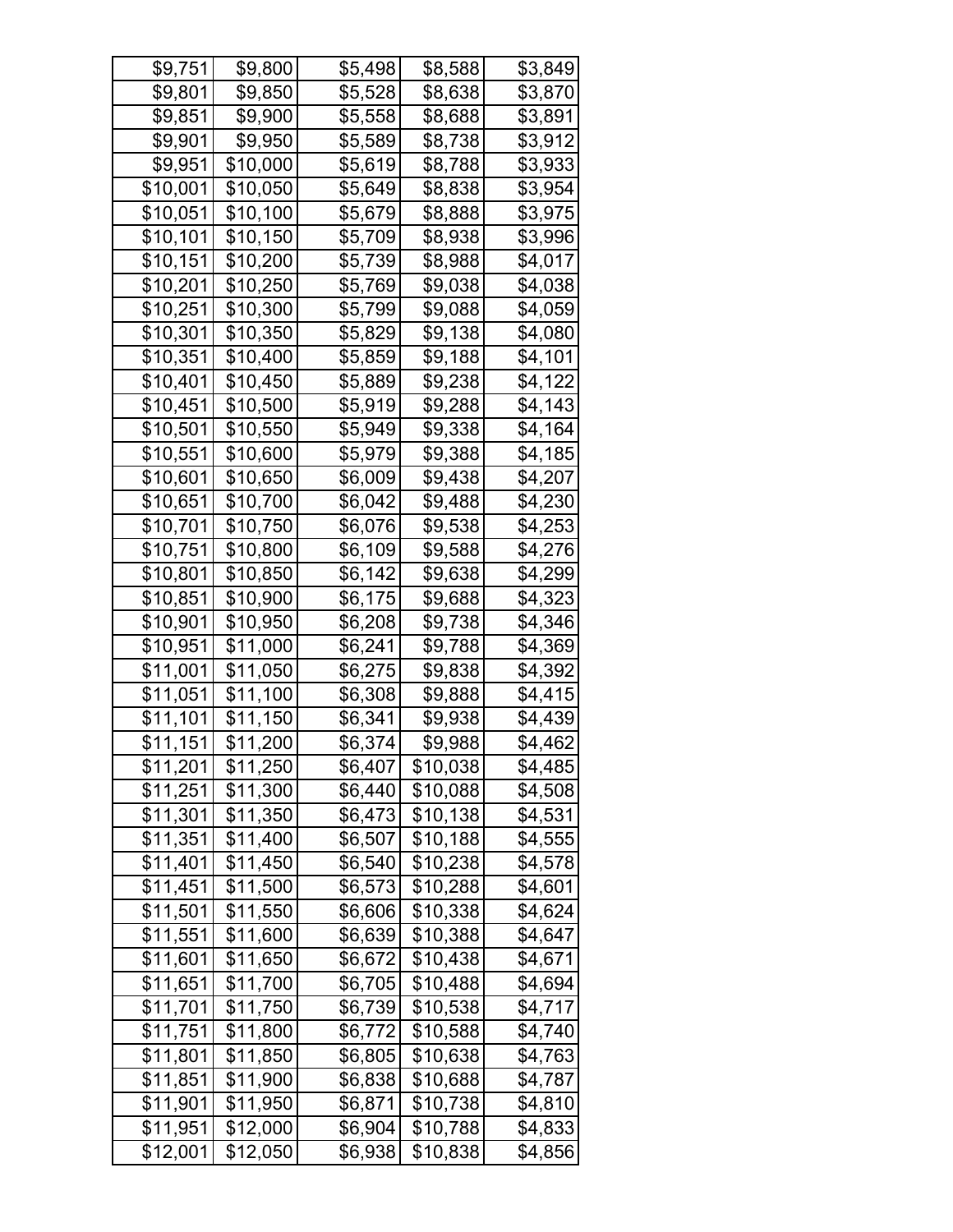| \$12,051 | \$12,100 | \$6,971 | \$10,888 | \$4,879 |
|----------|----------|---------|----------|---------|
| \$12,101 | \$12,150 | \$7,004 | \$10,938 | \$4,903 |
| \$12,151 | \$12,200 | \$7,037 | \$10,988 | \$4,926 |
| \$12,201 | \$12,250 | \$7,070 | \$11,038 | \$4,949 |
| \$12,251 | \$12,300 | \$7,103 | \$11,088 | \$4,972 |
| \$12,301 | \$12,350 | \$7,136 | \$11,138 | \$4,995 |
| \$12,351 | \$12,400 | \$7,170 | \$11,188 | \$5,019 |
| \$12,401 | \$12,450 | \$7,203 | \$11,238 | \$5,042 |
| \$12,451 | \$12,500 | \$7,236 | \$11,288 | \$5,065 |
| \$12,501 | \$12,550 | \$7,269 | \$11,338 | \$5,088 |
| \$12,551 | \$12,600 | \$7,302 | \$11,388 | \$5,112 |
| \$12,601 | \$12,650 | \$7,335 | \$11,438 | \$5,135 |
| \$12,651 | \$12,700 | \$7,368 | \$11,488 | \$5,158 |
| \$12,701 | \$12,750 | \$7,402 | \$11,538 | \$5,181 |
| \$12,751 | \$12,800 | \$7,435 | \$11,588 | \$5,204 |
| \$12,801 | \$12,850 | \$7,468 | \$11,638 | \$5,228 |
| \$12,851 | \$12,900 | \$7,501 | \$11,688 | \$5,251 |
| \$12,901 | \$12,950 | \$7,534 | \$11,738 | \$5,274 |
| \$12,951 | \$13,000 | \$7,567 | \$11,788 | \$5,297 |